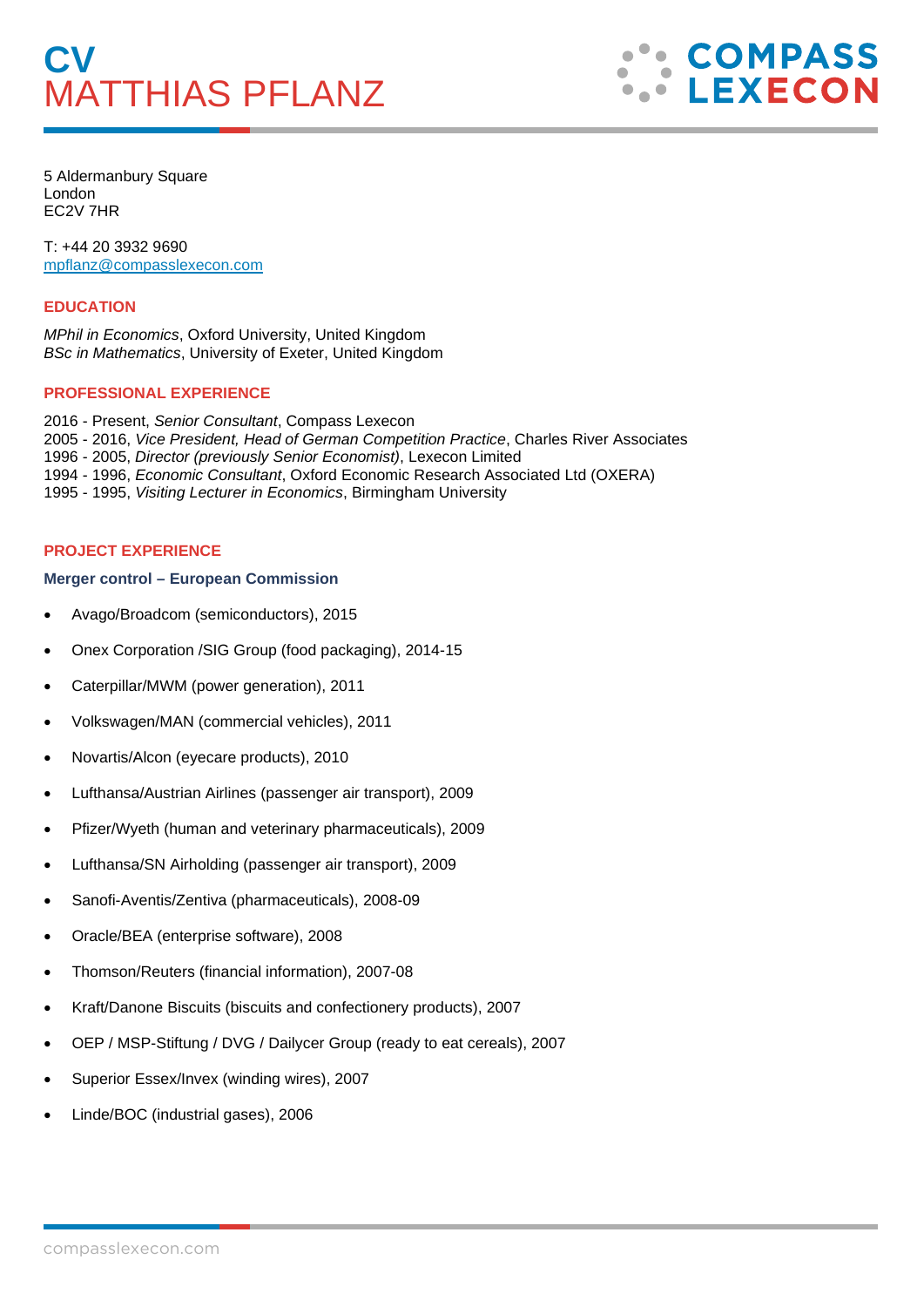- Sea-Invest/EMO-EKOM (shipping terminal services), 2005-06
- Oracle/Siebel (enterprise software), 2005
- Oracle/PeopleSoft (enterprise software), 2003-04
- Cinven/Candover/BertelsmannSpringer (academic publishing), 2003
- Pfizer/Pharmacia (human and veterinary pharmaceuticals), 2002-03
- Johnson Controls/Varta (starter batteries), 2002
- General Electric/Unison (aerospace components), 2002
- General Electric/Honeywell (aerospace and other products), 2001
- Lafarge/Blue Circle (cement), 2000
- SmithKline Beecham/Block Drug (consumer healthcare), 2000
- Air Liquide/BOC (industrial gases), 1999
- Danish Crown/Vestjyske Slagterier (slaughterhouse co-operatives), 1998
- Nordic Capital/Mölnlycke Clinical/Kolmi (medical products),1997

## **Merger control – National Competition Authorities**

- Lincoln Electric/Air Liquide Welding (welding products multiple European jurisdictions), 2017
- Sensata/CST (automotive/industrial sensors and controls BKartA), 2015
- Essilor/Transitions (optical lenses OFT and BKartA), 2013-14
- Thomson Reuters/PLC (legal information solutions OFT), 2013
- Becton Dickinson / Safety Syringes Inc. (healthcare products BKartA), 2012
- H. H. Thiele/Vossloh (rail transport equipment BKartA and Austria), 2012
- HASPA Finanzholding/KSK Herzogtum Lauenburg (retail banking BKartA) 2011-12
- SRCL/Ecowaste Southwest (clinical waste management CC), 2011-12
- Thomson Reuters/World Check (risk management solutions), 2011
- Stericycle/Cliniserve (clinical waste management OFT), 2008
- Stericycle/STG (clinical waste management CC), 2006-07
- Impress/U.S. Can (food packaging BKartA), 2006
- Francisco Partners (GXS)/G-International (electronic data interchange OFT/CC), 2004-05
- Assa Abloy/Black & Decker (locks Netherlands (NMa) and Germany (BKartA)), 2003-04
- GE Capital (various transactions consumer finance OFT and ACCC), 2002
- Arla/New Zealand Milk (dairy products OFT), 2001
- SSL/Coloplast (consumer healthcare OFT), 2001

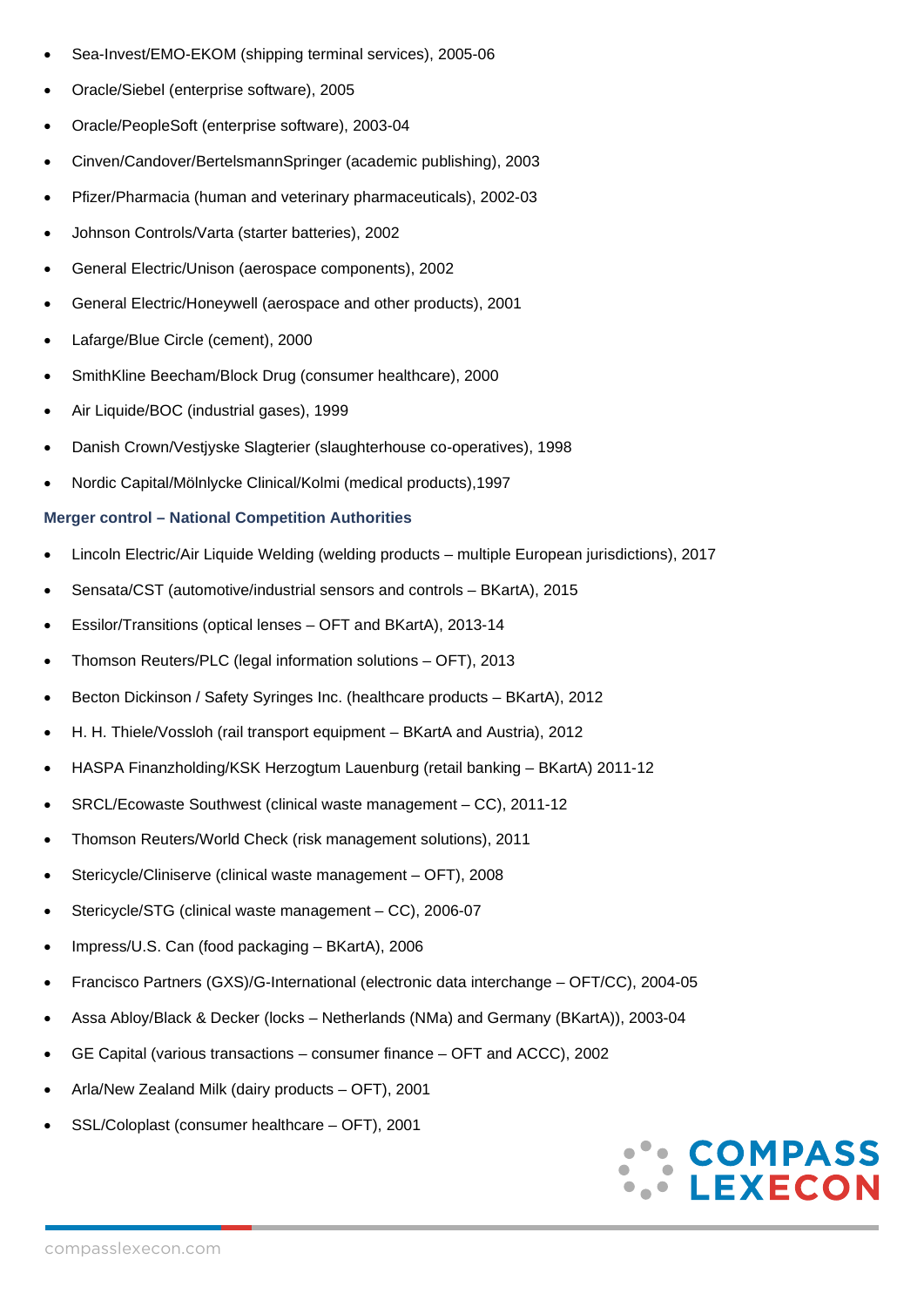- Reed-Elsevier/Harcourt (publishing CC), 2001
- Kodak/ColourCare (photo processing and development CC), 2001
- Nutreco/Hydro Seafood (salmon farming CC), 2000
- Lincoln Electric/Charter (welding products multiple European jurisdictions), 2000
- Grundfos/Baxi (Myson) (domestic pumps OFT), 2000
- Littlewoods/Freemans (mail order MMC), 1997
- Pilkington/Plyglass (glass OFT), 1996

## **Competition Litigation**

- Follow-on damages actions from the EC Trucks decision (German courts) advice and expert assistance on defending damages claims (2017- )
- Follow-on damages in the automotive supply sector (German courts) advice on defending potential damages claims (2014-2016)
- Follow-on damages actions from the EC Car Glass decision (UK/German courts) advice and expert assistance on damages (2012-16)
- Damages claims against rail manufacturers (German courts) assistance to Deutsche Bahn on quantification of damages (2011-16)
- PFG v. EUROPARK (Austrian courts) assistance to EUROPARK (SPAR Austria subsidiary) in defending Art. 101 claim of anti-competitive provisions in shopping centre lease contracts (2010)
- vwd v. Commission (appeal against EC merger clearance decision in Thomson/Reuters; Court of First Instance) assistance to Thomson Reuters as Intervener in support of European Commission and submission of report to the Court (2009-13)
- MTV v. IP Deutschland and Seven One Media (German courts) advice on a claim for damages following on from Bundeskartellamt infringement decision against TV airtime marketing companies relating to anti-competitive retroactive rebate schemes (2008-14)
- Appeal against EC merger clearance decision (Court of First Instance) assistance in preparing an application for annulment of Phase I clearance decision (2008-12)
- A claim under Art. 82 EC (German Oberlandesgericht) claim of abusive exclusionary behaviour in relation to the transport/travel industry (2007)
- A cartel damages action (English High Court) claim for damages under Art. 81 EC by a major oil company against a provider of offshore services; designated as expert witness (2006)
- Appeal against European Commission Article 81 decision (Court of First Instance) advice on competition case on behalf of a German industry collective organisation (2002)
- General Electric v European Commission (Court of First Instance) Appeal against Decision under EC Merger Regulation; appeared before CFI on behalf of General Electric (2001-05)
- Chanelle v Pfizer (Irish High Court) competition case regarding selective distribution in veterinary medicines (1997)
- Whitehall Laboratories v ASDA contract/competition case regarding resale price maintenance on over-the-counter pharmaceuticals (1996)
- Sterling v Sykes (English High Court) competition aspects (Art. 81) of contract dispute relating to industrial pumps (1996-98)

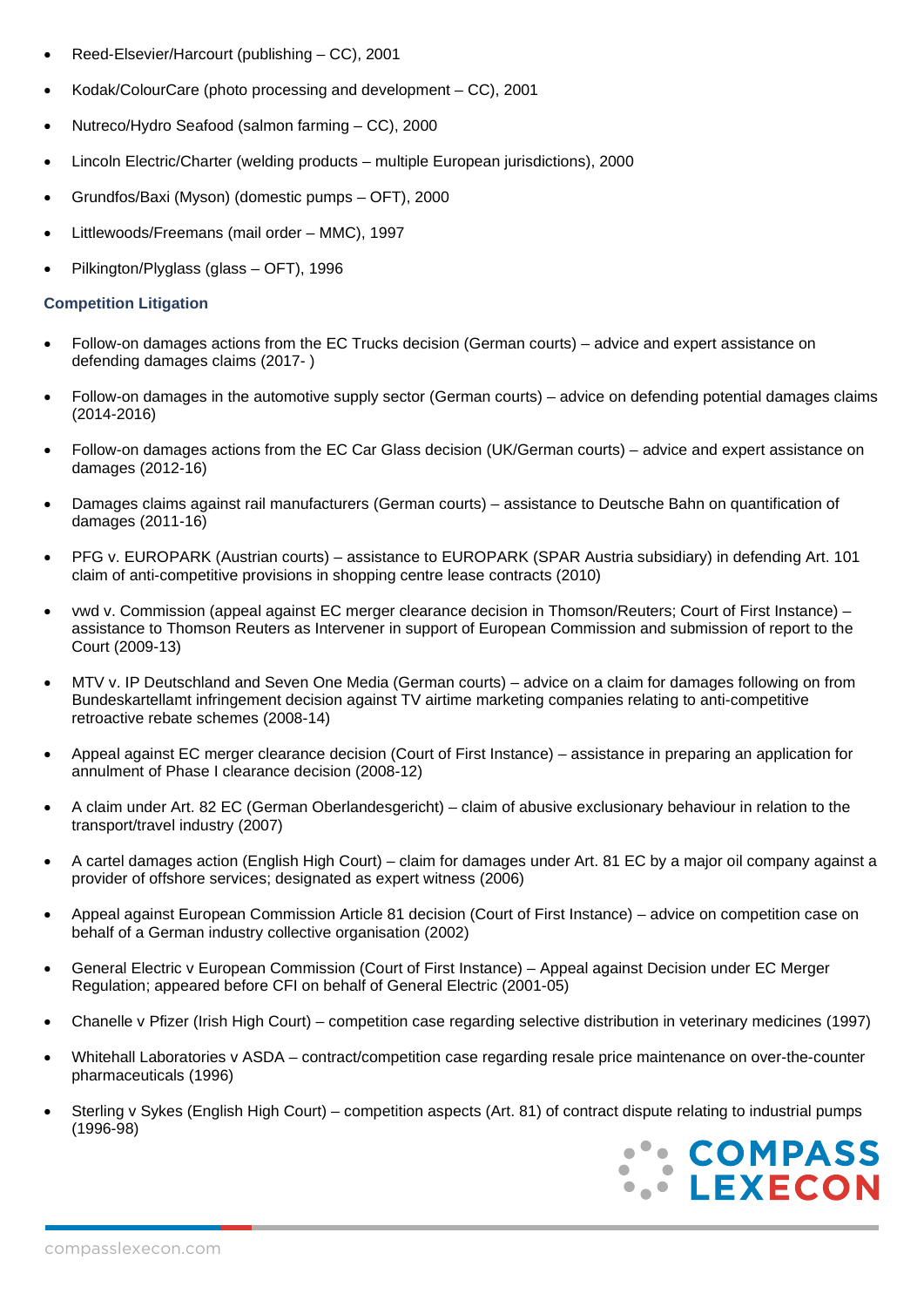• Woodfab v Coillte Teoranta (Irish High Court) – competition case in forestry products (1996-97)

## **Commercial Litigation and Arbitration (Non-Competition)**

- A claim by a public sector utility against an international investment bank regarding alleged mis-selling of derivatives (German Landgericht) – assistance to Defendant's Counsel to presenting defence and financial expert witness evidence (2017-18).
- A dispute regarding a substantial commercial contract (English High Court) advice to Defendant on economic aspects of defence (2011).
- A dispute between national rail operators (DIS arbitration) assistance in presenting case in commercial dispute over entitlement to certain assets under a JV agreement (2005-2008)
- Intergovernmental dispute arbitration of claims for compensation under Intergovernmental Treaty; designated as expert witness (2004-05)
- A claim by an energy project company against a government (ICC arbitration) claim for damages in respect of aborted privatisation of electricity assets; acted as expert witness (2003-04)
- A dispute between media/broadcasting companies (contractual Expert Determination) contract dispute relating to sports rights; prepared expert witness reports (2003-04)
- A dispute between a major oil & gas company and a port operator (contractual Expert Determination) contract dispute over charges; appeared for clients at hearing (2001-02)
- A dispute between industrial products suppliers (English High Court) competition aspects of contract dispute  $(2001)$
- A potential damages action against HM Government preliminary analysis assessing strength of damages claim (2001)
- A dispute between sovereign states (ad hoc international arbitration) contract dispute regarding oil & gas venture; prepared expert witness report (2000-05)
- A dispute between energy generators (LCIA arbitration) contract dispute in relation to major asset sale; acted as expert witness (2000-01)
- A dispute between major telecommunications operators (ICC arbitration) contract dispute over joint venture in telecoms sector (2000)
- Leisure (Glynwed) v Ciba (English High Court) damages in contract dispute (1999)
- A dispute between an oil & gas company and a sovereign state (ICC arbitration) expropriation/contract dispute in oil & gas (1998)
- A dispute between sovereign states (ICC arbitration) dispute relating to a major inter-governmental contract for defence equipment (1997-2000)
- United Biscuits v ASDA (English High Court) passing off case in consumer confectionery products (1996-97)

### **Antitrust (Agreements, Abuse of Dominance, etc.)**

- Assistance to METRO in relation to Bundeskartellamt "vertical" grocery market investigation (2014-15)
- Advice to an information provider on a potential complaint under Art. 102. (2014)
- Advice to a consumer products manufacturer on a Bundeskartellamt investigation into agreements or concerted practices (2012-13)

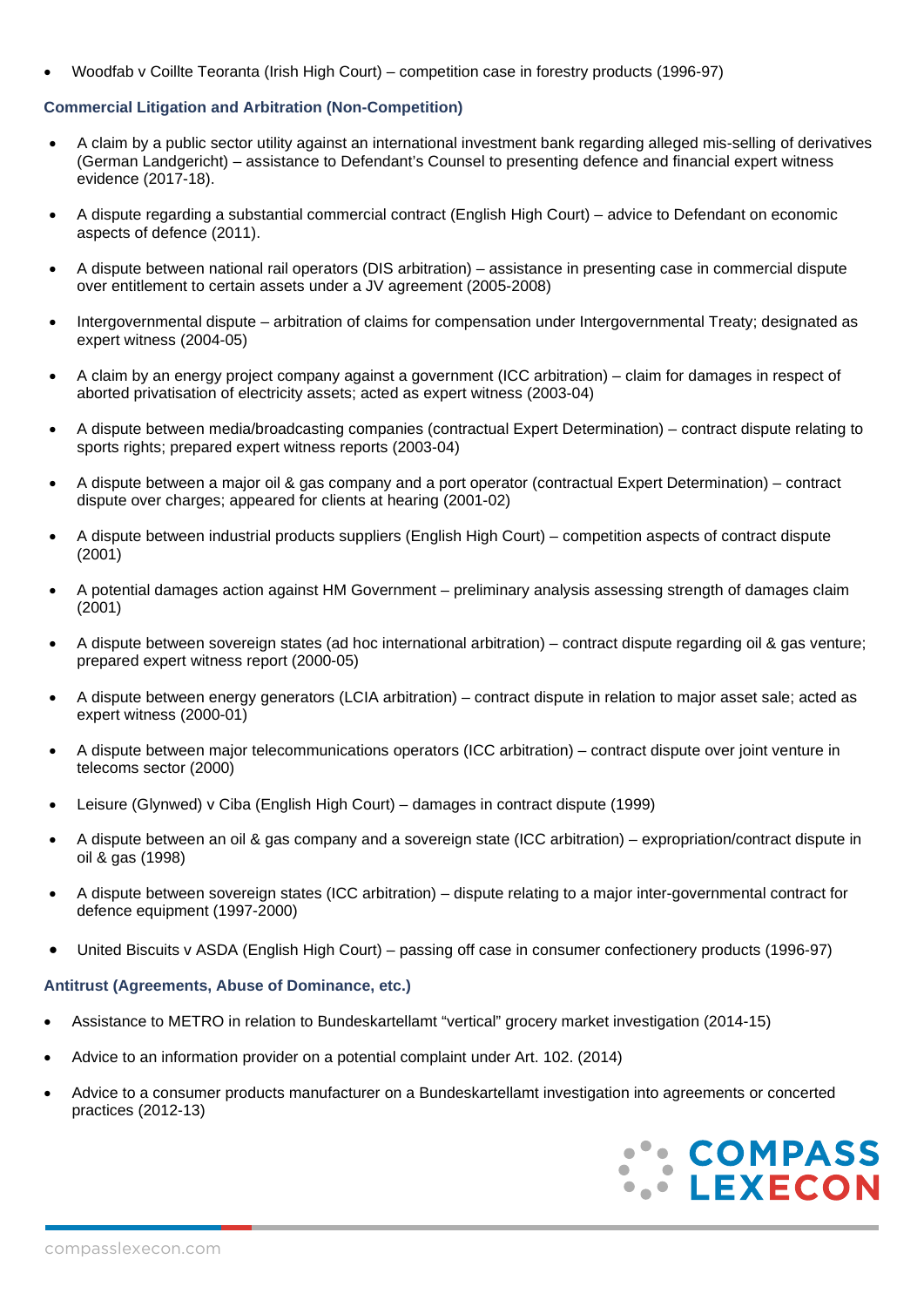- Advice to a coal supplier on an energy market investigation (2011-12)
- Advice to Domestic & General on OFT market investigation into Extended Warranties on Domestic Electrical Goods (2010-12)
- Advice to a grocery retailer on issues relating to retailer/supplier relationships and communications (2010-11)
- Advice to Thomson Reuters on European Commission Art. 102 investigation regarding symbology for financial information ("RICs") (2009-13)
- Advice to Slovenian subsidiary of SPAR Austria on investigation into grocery supply pricing practices in Slovenia (2008)
- Advice to Shell on French proceedings (Conseil de la Concurrence) regarding alleged collusion in the pricing of aviation fuel (2008)
- Advice to Yahoo! in relation to EC competition law assessment of the proposed Google/Yahoo! internet search agreement (2008)
- Advice to Del Monte on European Commission Art. 81 investigation into banana information exchange (2007-08)
- Advice to Swisscom on access regulation issues (2007)
- Advice to a mobile telephony operator in an emerging market on price regulation issues (2006-07)
- Advice to MTN in relation to various South African mobile telephony regulation issues (2005-06)
- Advice to BSkyB in relation to Premier League football rights contracts (2005)
- Advice to a consumer products manufacturer in relation to abuse of dominance investigation by Bundeskartellamt (2005)
- Advice to a major international retail finance provider in the context of an OFT market investigation (2003-04)
- Advice to Hong Kong Broadcasting Authority in relation to a competition complaint in broadcasting (2003-04)
- Advice to Crown Castle UK in relation to regulation of television and radio transmission (2003-04)
- Advice to UK consumer healthcare supplier on OFT Competition Act investigation (2002-03)
- Advice to Domestic & General in relation to UK Competition Commission inquiry into Extended Warranties on Domestic Electrical Goods (2002-03)
- OFT Competition Act investigation into alleged price-fixing agreement in replica football kits (acting for 2 major retailers and Manchester United FC) (2002)
- Advice to Deutsche Telekom in EU Article 82 inquiry re. "price squeeze" (2002)
- Advice to Pfizer in UK Competition Commission inquiry into Veterinary Medicines (2002)
- Advice to Orange in UK Competition Commission calls-to-mobile (mobile termination charges) inquiry (2002)
- Advice to BSkyB on OFT inquiry under Competition Act (allegations of margin squeeze, other wholesale pricing practices) (2002)
- Advice to MTN (S. African mobile telephony operator) on regulatory issues (2001- 03)
- Advice to Lloyds TSB on proposed UK payment systems regulation (2001-03)
- Advice to Vodafone Pacific on Australian (ACCC) mobile termination pricing determination (2000)

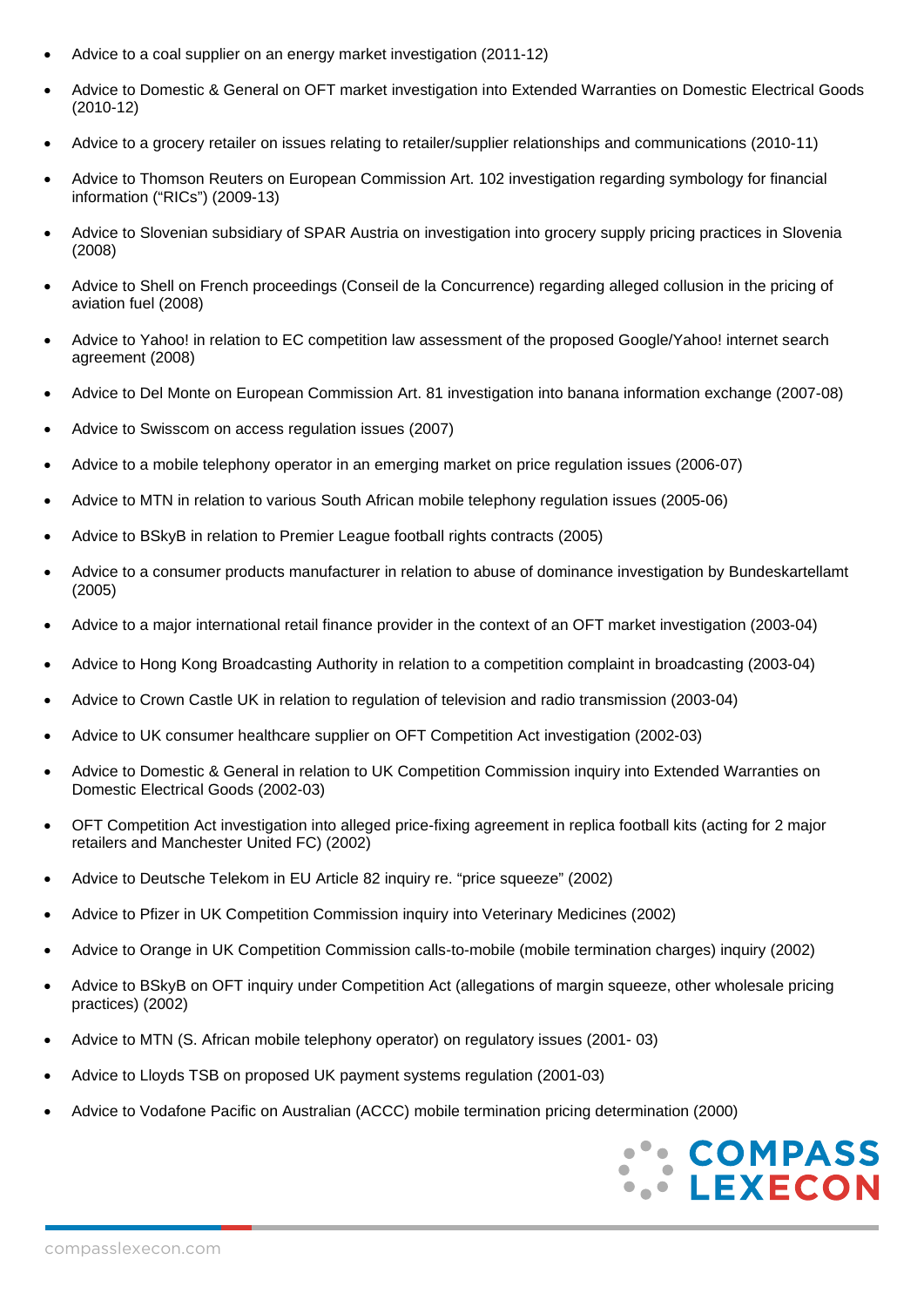- Advice to chemical company on quantification of cartel impact (2000)
- Advice to BAT in relation to Cyprus pricing inquiry (1999)
- Advice to British Salt on OFT price control review and related issues (1998-99)
- Advice to Vodafone in UK Monopolies and Mergers Commission calls-to-mobiles (mobile termination charges) pricing inquiry (1998), and other regulatory issues
- Advice to BT in relation to two Joint Venture agreements (1998)
- Advice to German steel industry association (Wirtschaftsvereinigung Stahl) on challenge to EU prohibition of information exchange agreement (1998)
- Advice to a ferry operator in relation to complaints under Article 82 (1998)
- Advice to aerospace manufacturer in relation to predatory pricing claim (1997)
- Advice on a complaint under Article 82 in relation to dental healthcare products (1996-97)
- Advice to BSkyB in relation to OFT investigation (wholesale pricing, market power / profitability) (1996)
- Advice to RJB Mining in relation to UK market for electricity generation fuel and of UK electricity generation competition (1996)
- Advice to Enron relating to market definition and competition analysis in upstream energy markets (1996)

### **State Aids**

- Advice to Lufthansa in connection with proceedings in Germany relating to alleged state aid to low-cost carriers (2008)
- Advice to BSkyB on state aid aspects of public service broadcasting activities (1999)
- Advice to Deutsche Post on state aid aspects of universal service obligations (1998)
- Advice to RJB Mining on state aid aspects relating to Spanish coal industry (1998)

# **Other Consulting Projects (Utilities, Energy, Environment)**

- Regulation of product standards assist a leading consumer electronics manufacturer in providing analysis of regulatory options (2015)
- Comparative efficiency extensive analysis and modelling for clients in industries including water, electricity, airports and the Post Office; various articles in OXERA publications
- Water sector extensive work for North West Water and other operators on various regulatory issues
- Telecommunications work for BT, Vodafone, Orange, MTN and other mobile operators, on issues including universal service obligations, cost measurement methodologies and price caps (see also above under Competition Projects)
- Environment authored papers for UK Department of the Environment on market mechanisms in environmental protection; advice to UK Newspaper Publishers' Association in relation to government recycling initiatives
- Energy (in addition to competition cases listed separately above):
- NORWEB contribution to comparative efficiency analysis project
- BNFL study on alternative spent fuel routes